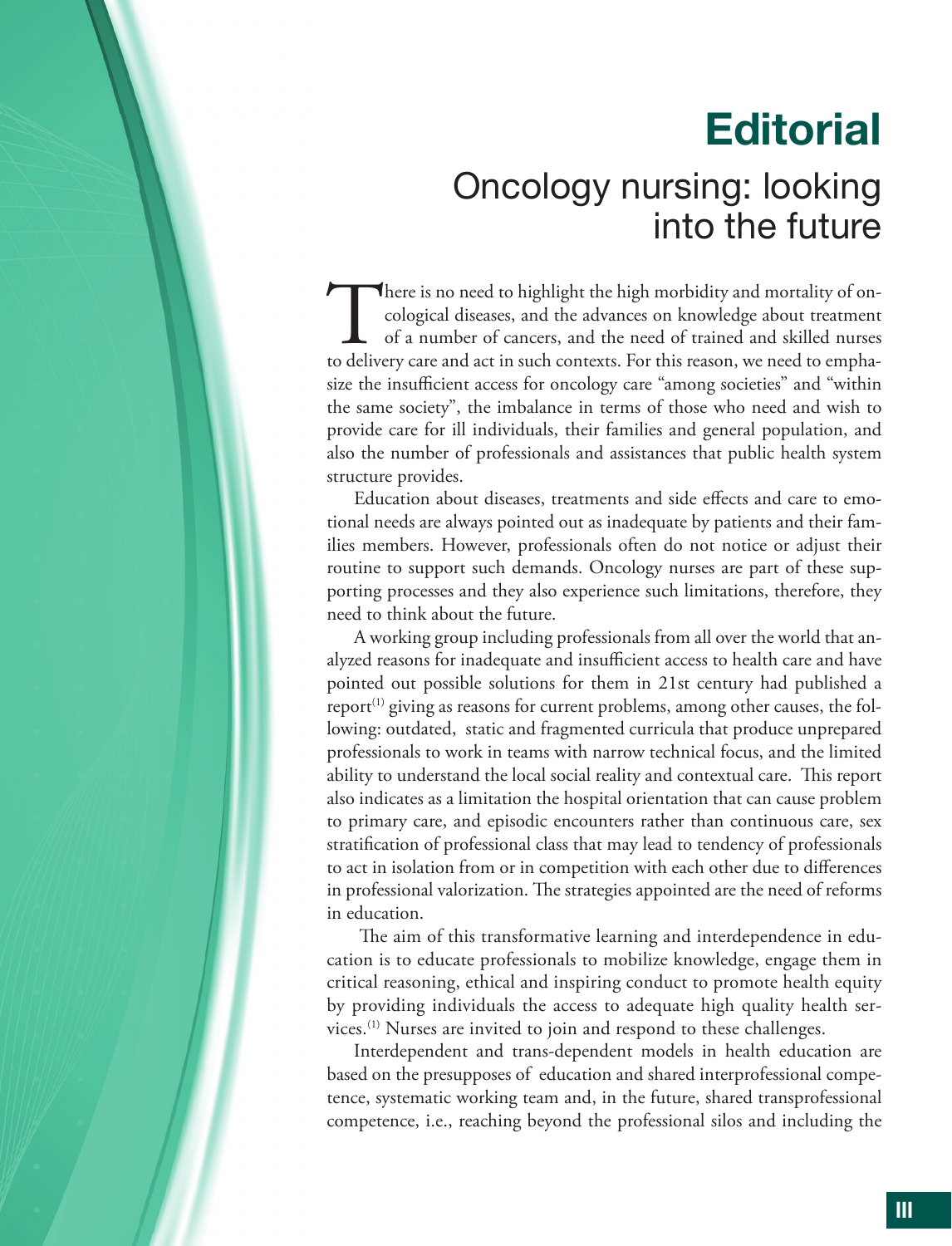community. In these models, competence of each professional is what de fines their actions, not their academic degree, amount of time in the work role or ability of professional groups to mobilize State power for providing them credentials and monopolies.(1) Interdependent and transdependent models in health education are perfectly aligned with Advanced Nursing Practice Model (ANPM), which was developed after 70s in countries from the North hemisphere.

"Advanced Practice Nurses (APNs) have pursued a bachelor degree in nursing and have acquired expert knowledge base, complex decisions making skills and clinical competencies for expanded nursing practice, within their context or country in which s/he is credentialed to practice. A master's degree is recommended for the entry level.<sup>(2)</sup>

Characteristics of educational training for APN are: advanced education level (at least master's degree level), formal certification (accreditation) of programs that prepare nurses for advanced practice; formal system of licensure, registration and certification. $(2)$ 

APN practice characteristics are: integration of clinical, research, education and management, high degree of professional autonomy and independent practice, case management/own case load, advanced assessment skills, decision-making skills, diagnostic reasoning skills, recognized advanced clinical competencies, provision of consultant services to health providers, planning, implementation and evaluation of programs, recognition as first point of contact.<sup>(2)</sup>

APN country specific regulatory mechanics are: right to diagnose, authority to prescribe medication, authority to prescribe treatment, authority to refer clients to other professionals, authority to admit patients to hospitals, legislation to provide and protect the title Advance Practice Nurse, legislation or some other specific form of regulatory mechanism to advanced practice nurses and officially recognized titles for other nurses working in advanced practice roles.(2)

Brazilian oncology nurses have different educational level and distinct clinical, research and management roles; however, they have to follow a single professional regulation. Most of nurses act within traditional roles of the professional, but few develop activities that are needed to become an APN.

The acquisition of competencies in oncology nursing occurred, in most cases, by in-house training, self-learning, and short-term courses. Many of these professionals have attended specialization courses that, according to the Brazil Ministry of Education, need to include at least 360 hours, and in the last years some of them have received specific training by attending oncology nursing residency  $(5,760$  hours). There are also nurses who have acquired master or doctoral degree, however, these graduate studies are mainly focused on research competence and not to advance clinical practices, nevertheless, the ability to conduct research is one of the skills expected for APN.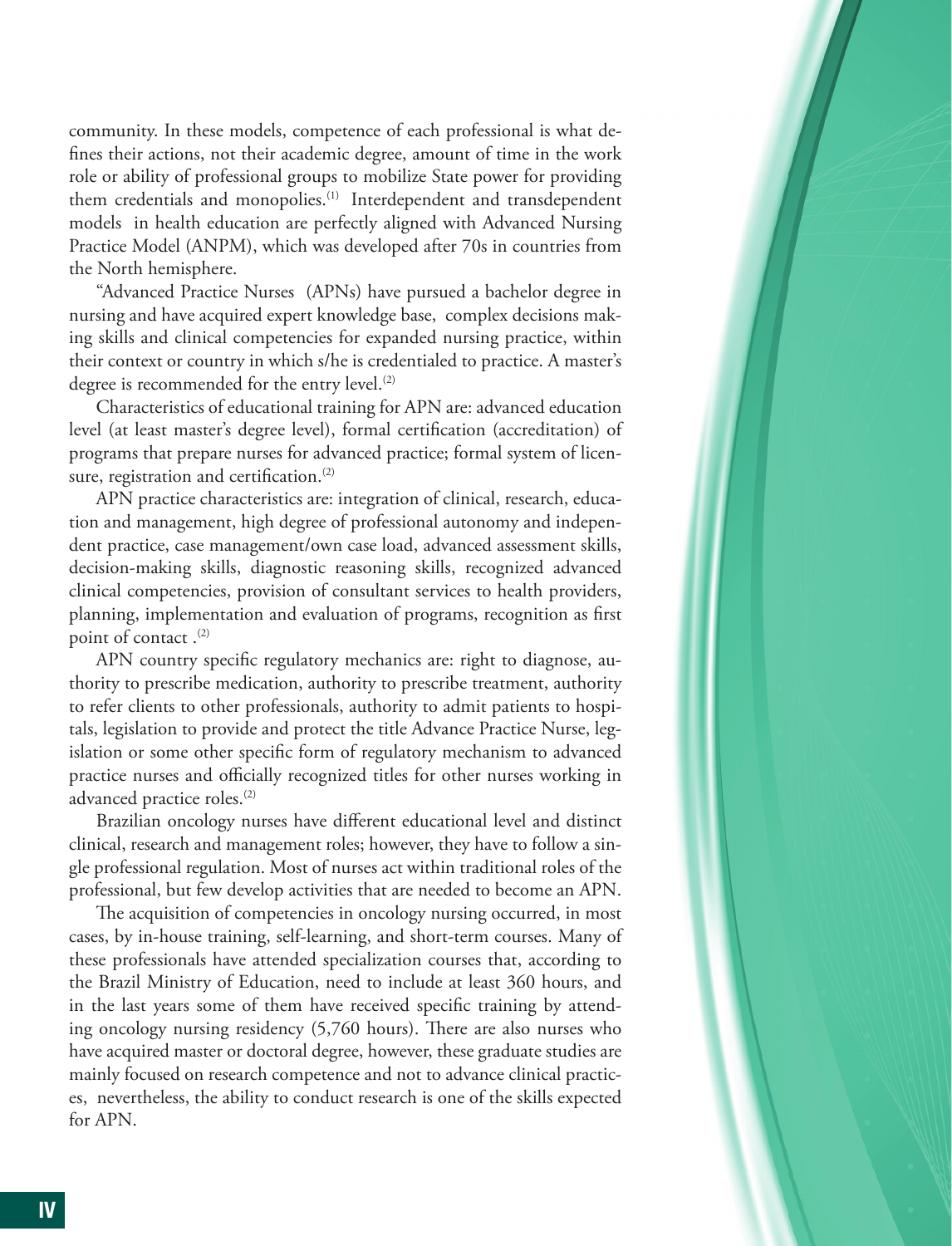Roles and attributions needed for oncology advanced practice nurses are not formally agreed among Brazilian nurses. Some nurses conduct activities that are commonly related with APN, simply because they had acquired the knowledge to do so, but there no specific legislation in Brazil, neither specific regulation to support, career planning or even social recognition that is aligned with the role of these professionals.

Considering the inadequate access to health services by a large portion of the world population, the success of APN experience in providing health care to population in developed countries, and the potential of nurses from Central and South Americas, among other regions around the world, which include specialization programs, residency, master and doctoral degrees, the WHO/OPAS have prepared a request for governments and nurses of these countries to implement APN in primary care and obstetric nursing in order to include more professionals working in health system, take advantages from nurses' intellectual ability and retain good professionals in the profession. After this document<sup>(3)</sup> and by the creation of the Brazil's Federal Council of Nursing to study implementation of APN, this topic has become popular among nurses. Although oncology nurses and other nursing specialties are not the main goal of this document, there are a number of experiences and published materials about APN in the oncology area. In addition, in Brazil, there is a long way to go and a high potential perspective for APN in oncology.

There are cultural-scientific nursing societies, associations, and the title of specialist after approval in a certification examination that is available for nurses with different educational background and competencies. This is the time for a collective effort of clinical professionals, academics, scientific association of oncology nursing, legislators, and managers to prepare a project aiming the implementation of APN in oncology nursing. The process has already started and what have been learned and constructed so far must be taken as an advantage. However, the plan should allow the incorporation of this "news" in a harmonious, safe, ethical, legal and rapid way as well as in a format that protect professionals, clients, institutions and the society. The goal should be the seeking of homogenization in education, competencies, degrees, licensures, and professional certification and ethical organizations in order to provide support for the new role of oncology nurses.

Advanced practice nursing is a strategy to improve and globalize health care worldwide along with agreement with the understanding of what should be education and practice of health professionals for the 21st century.

**Profa Dra Cibele Andrucioli de Mattos Pimenta (Visiting Professor)** *Escola Paulista de Enfermagem, Universidade Federal de São Paulo, SP, Brazil https://orcid.org/0000-0003-3624-6806*